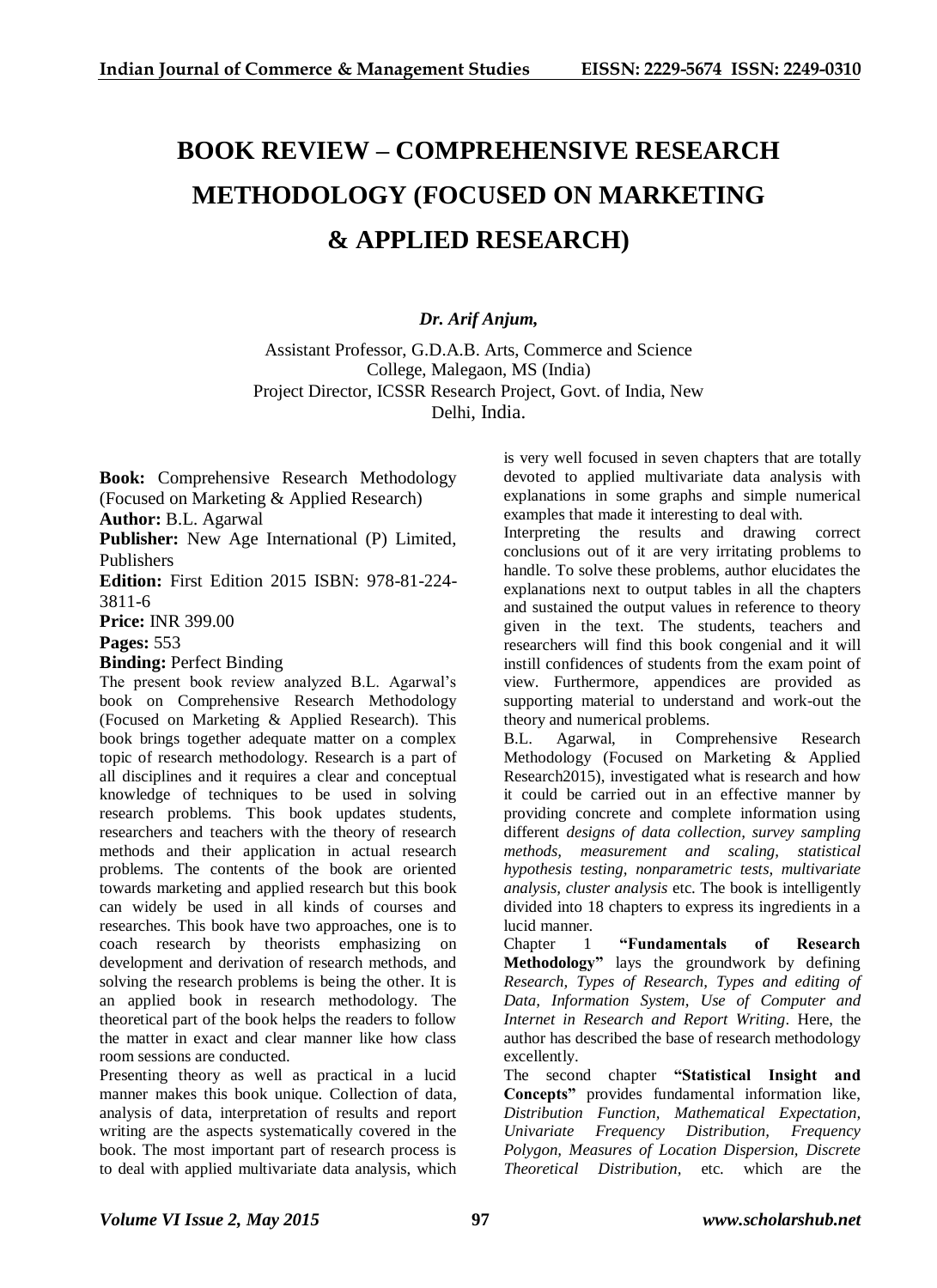foundations of statistics and are most commonly used in research methodology. Statistical methods are innumerable to deal with collection, compilation, estimation, testing and analysis of data for drawing meaningful and correct conclusions.

Following which the third chapter discussed about **"Survey Sampling Method and Sampling Distributions"**, which focuses on data with various ingredients like, *Need of Surveys, Various Sampling Methods and types of Distributions* etc.

Chapter 4 "**Designs of Data Collection"** focuses also on data. The author elucidates that it becomes very important to collect concrete and purified data free from contaminations and biases because data is the backbone of any research and it should be more flexible to be used for statistical analysis. To meet this desired objective, survey methods are best to carry out social, psychological and marketing research. This chapter has adequately covered various approaches of collecting primary information (data) through questionnaires and secondary data from publications, unpublished records, computerized databases and indepth interviews.

The author devoted the Chapter 5 '**Measurements and Scaling'** to techniques of developing proper scales with anchor point as deemed relevant to the problem under investigation. The author narrated about marketing management and social research, and about attitude scales that are principally used to assess the behavior of the respondents and impact of various plans or schemes or segments of the society. The adequacy of the scales is judged on the basis of reliability and validity of the constructs.

Chapter 6 '**Statistical Hypotheses Testing',** In this chapter, the author exposed that hypothesis is a strong tool in statistics which has a wide range of utility and there is hardly any science dealing with quantitative research which does not utilize the technique of testing of hypothesis. He mainly concluded that besides *Z, t,*  $\overline{x}^2$  and *F* tests, there are several statistical tests which are seldom used as compared to these four tests. He added that units are not measured but are ranked. In case of ranked data, nonparametric tests are applied.

Chapter 7 '**Nonparametric Tests**', The author introduced about Nonparametric Tests in previous chapter whereas in this chapter he threw lights on availability of many more nonparametric tests in statistical literature like Fisher's exact test, Pitman's permutation test, Jonckheere-Terpstra test, Page's test, Shapiro-Wilk test, Moses test and so on. The tests covered by the author can be commonly and easily used in marketing research, business management, behavioral sciences etc.

In the eighth chapter **Experimental Research Designs,** Some tests are covered on experimental research designs as they are analogous to one way and two way analysis of variance. All researches are carried out after selecting suitable experimental design. In this chapter, experimental designs are discussed adequately. Hundreds of experimental designs evolved befitting to the research problems in different areas such as agriculture, marketing, medical sciences, biosciences engineering and so on. This chapter has covered some of the experimental designs commonly used in marketing and business management research. These designs fulfill the requirements of most of the courses conducted in institutes and colleges of business management and administration and for the research scholars.

Chapter 9 '**Statistical Association Studies'** Apart from covering nonparametric measures associations, a wide range of topics are explicated in this chapter like *Simple & Graphical Display of Correlation Coefficient, Regression, Autocorrelation, Multiple Regression Analysis Using SPSS Software, Logistic Regression* and many more. Some topics are covered in detail and others in a bird's view moderately keeping their applicability in general. Still the contents are limited and a large number of association measures are not the part of this chapter.

Chapter 10 '**Rudiments of International Marketing and Advertising',** In this chapter, the author explained about advertising in detail by elucidating the *Factors Affecting Marketing Research, Foreign Market Opportunity Analysis, Role of Communication in Market, Advertising, Criteria for Promotional Budget, Advertising Methods, Advertising Research, Modern Trends in Advertising* etc.,

The Eleventh chapter '**Decision Theory and Application'**, is designed to suit the application oriented courses on decision theory, especially in context to marketing problems. The theoretical concepts are presented to the extent that they can be applied to real marketing and other applied problems. Applications of theoretical concepts, methods and formulae have been explicated through real situational examples which enhance the insights about the subject matter to a greater extent. The author has kept the mathematical and statistical involvement as little as possible expecting that the students, teachers and researchers will find this chapter on decision theory very useful and easily understandable.

The chapter on '**Preliminaries to Multivariate Analysis'** (Chapter 12) focused that knowledge of matrices is necessary to understand multivariate distribution and analysis. The Appendix-A has some real scenario to get a workable knowledge of matrices. Purpose of this chapter is to acquaint the students with various multivariate statistics that will frequently be used in different types of multivariate analysis.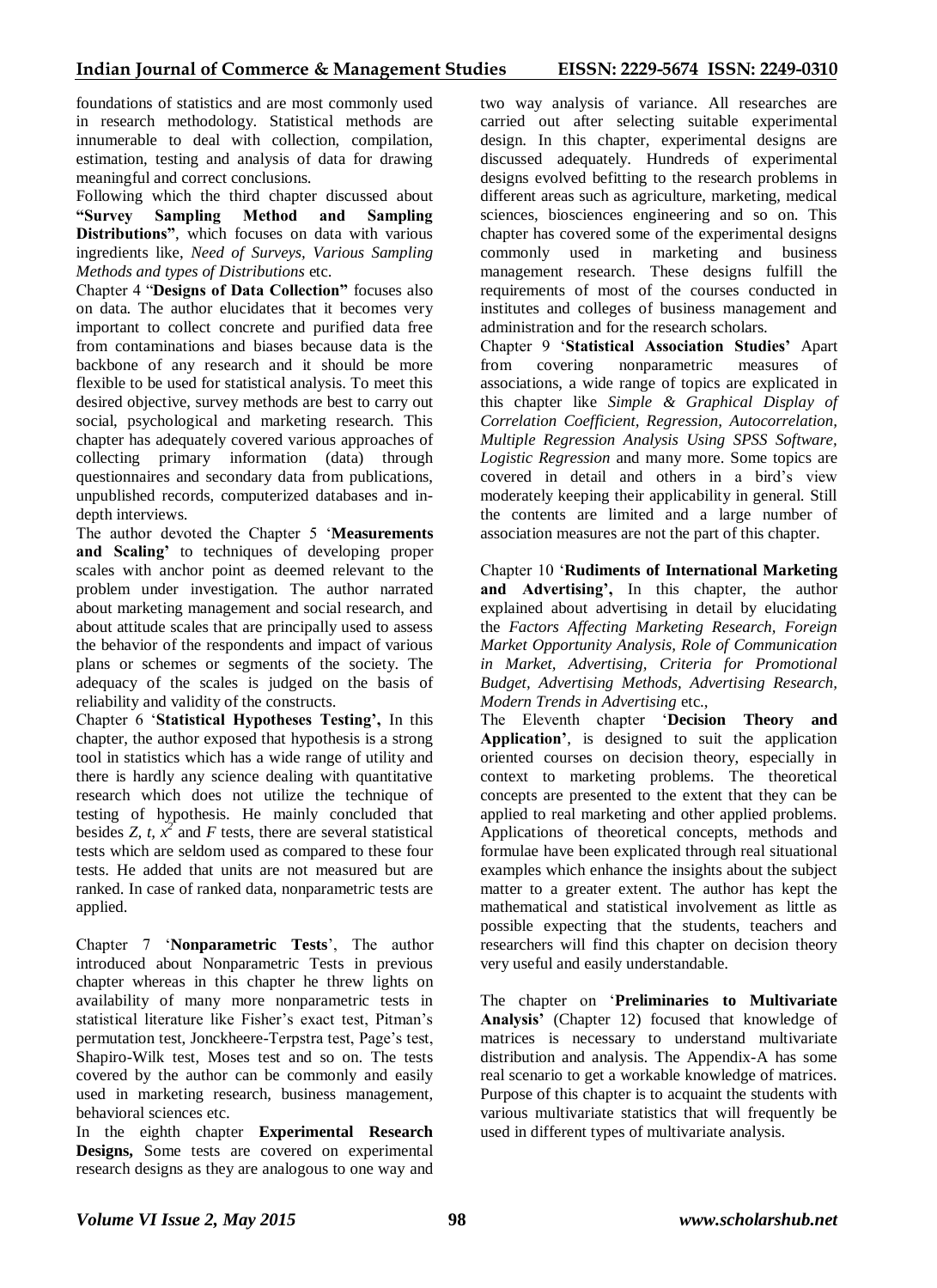Chapter 13 '**Multivariate analysis of Variance',** the contents of this chapter are limited. It covers only oneway multivariate analysis of variance, whereas MANOVA can be applied in two-way classification, in randomized block design and in three-way classification such as Latin square design. MANOVA can also be used in the analysis of factorial experiments. To specifically mention, MANOVA becomes more and more complicated. But these days, due to the availability of computer packages, the analysis is made possible for a large number of designs. There are a large number of other tests which are not even referred in this chapter, but few statistical hypothesis tests that are quite popular and in vogue are covered. The purpose of this chapter is to acquaint the readers with the procedures of Multivariate analysis of variance because knowledge of the topic is highly important. The computer facility has made the use of multivariate analysis of variance very handy.

In the 14<sup>th</sup> Chapter 'Discriminant Analysis', the author discussed about the confusion between Discriminant function and multiple regressions but it should not be. As multiple regressions is simply meant to predict a criterion (dependent) variable through repressor variables. Discriminant analysis covered in this chapter does not contain all sorts of situations and possible manipulations. However the covered sections is sufficient enough to understand the overall concept of the discriminant function. The numerical examples make the topic more easily understandable and it emphasizes that a reader should learn the use of computer software packages for discriminant analysis and moreover how to draw interfaces from the output tables as provided in this chapter. The author has tried his best to simplify the complex mathematical treatments as much as possible.

Chapter 15 '**Principal Components and Factor Analysis',** the concepts of Principal Component Analysis (PCA) and factor analysis are somewhat intermingling. The author hopes that the readers will understand the distinction between these two analytical methods without any difficulty. The numerical examples adequately support to grasp the theory. As a matter of fact, the model's analyses that are explicated in theory with matrix notations in short and simple way become gigantic in practical problems. Easy access to computers and availability of software packages for almost all type of statistical analyses has made possible the frequent use of these analyses now-a-days.

There are many other methods of estimating the factor loading like maximum likelihood estimates, regression method and so on. But all of them are not covered in this chapter. This chapter discusses appropriately the methods which are commonly used by SPSS, SAS, etc. Variations in different methods can be understood as per the needs. The author believes that the contents of this chapter will cover the courses taught in different faculties and fulfill the requirements of most of the researchers.

The objective of the 16<sup>th</sup> Chapter '**Cluster Analysis'** is to acquaint the inquisitive minds with the purpose, application and interpretation of results. Calculate part is secondary because now-a-days, no one performs cluster analysis manually. Computer software packages such as SPSS/WIN, SAS, etc., are easily available for data analysis. Cluster analysis may be used in conjunction with Discriminant analysis. Cluster analysis can be properly used only after understanding its purpose, process of analysis and the kind of results that can possibly be revealed though its methods are not clearly established. Thus, this is open to criticism that a statistician may mine data by different methods of computing proximity matrix and linking groups until one discovers the structure that was contained in the data. In spite of many gaps, cluster analysis is frequently applied in various research disciplines. The results are quite satisfactory as it fulfills the objectives of research to a great extent. Chapter 17 '**Conjoint Analysis',** this chapter is just an introductory chapter so that a person who is working in the areas of marketing can make proper use of the technique and does not confuse it with other multivariate techniques. The author expects that the users will find its contents very helpful for course and research works.

The author concluded that, Conjoint Analysis is an analytical procedure especially used in deciding the combination of features and attributes of a product on the basis of the linking of prospective buyers. The techniques of Conjoint Analysis has been successfully utilized in a large number of areas to predict preferences of the respondents for acceptance of consumer products and services, durables, automobiles, financial services, food products, confectionery and so on. Conjoint analysis is not an old concept but it gained popularity only after easy access to computer software packages.

The chapter on '**Elements of Multidimensional Scaling'** (Chapter 18) discussed about the use of multidimensional scaling which is not limited to a single discipline. But it has a wide range of applications in various areas of research and especially in the area of marketing research.

Multidimensional scaling can also be considered as a mathematical procedure that converts as item-by-item matrix into an item-by-variable matrix. For instance, there is a person-by-person matrix of similarities in attitudes. One may prefer to explain the pattern of similarities in terms of simple personal characteristics such as sex, age, income education and so on. But there arises a problem when these two kinds are not compatible.